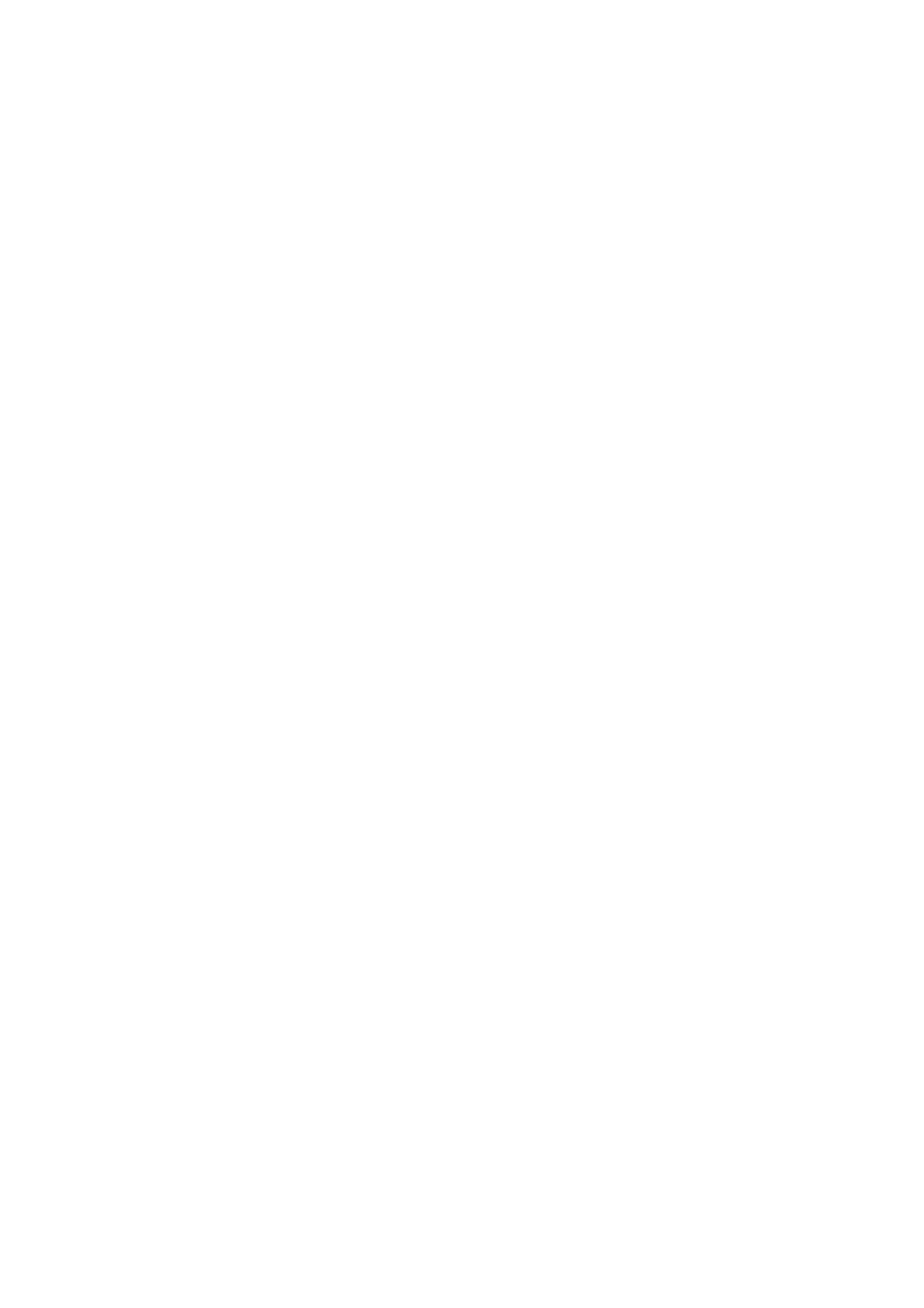## Duality relation between coherence and path information in the presence of quantum memory

Kaifeng Bu,<sup>1,\*</sup> Lu Li,<sup>1</sup> Junde Wu,<sup>1</sup> and Shao-Ming Fei<sup>2,3,[†](#page-2-1)</sup>

<sup>1</sup>*School of Mathematical Sciences, Zhejiang University, Hangzhou 310027, PR China*

<sup>2</sup>*School of Mathematical Sciences, Capital Normal University, Beijing 100048, PR China*

<sup>3</sup>*Max-Planck-Institute for Mathematics in the Sciences, 04103 Leipzig, Germany*

The wave-particle duality demonstrates a competition relation between wave and particle behavior for a particle going through an interferometer. This duality can be formulated as an inequality, which upper bounds the sum of interference visibility and path information. However, if the particle is entangled with a quantum memory, then the bound may decrease. Here, we find the duality relation between coherence and path information for a particle going through a multipath interferometer in the presence of a quantum memory, offering an upper bound on the duality relation which is directly connected with the amount of entanglement between the particle and the quantum memory.

### I. INTRODUCTION

Quantum coherence, defined as the degree of superposition in a given reference basis, can be used to characterize the quantumness in a single system, and plays an important role in a variety of applications, ranging from metrology [\[1\]](#page-6-0) to thermodynamics [\[2,](#page-6-1) [3\]](#page-7-0). Recently, the development of a resource theory of coherence has attracted much attention [\[4–](#page-7-1) [10\]](#page-7-2). One of the main advantages that a resource theory offers is the lucid quantitative and operational description at ones disposal. In order to quantify the amount of coherence, two coherence measures have been proposed, namely,  $l_1$  norm of coherence and relative entropy of coherence [\[4\]](#page-7-1). As coherence can be used to characterize the wave behavior of a particle, here we investigate the duality relation between coherence and path information for a particle going through a multipath interferometer with the access to a quantum memory, where the coherence is quantified by  $l_1$  norm and relative entropy of coherence.

The wave-particle duality illustrates that a particle can exhibit both wave and particle behavior when it goes through an interferometer. A number of quantitative formulations for this duality have been proposed  $[11–20]$  $[11–20]$ . One well-known duality relation for a two-path interferometer is given in [\[13,](#page-7-5) [14\]](#page-7-6) as follows,

$$
D^2 + V^2 \le 1,\tag{1}
$$

where particle behavior is quantified by the path information (or path distinguishability) *D* and wave behavior is quantified by the interference visibility *V*. This tradeoff relation shows that the path information *D* will give a limitation on the interference visibility *V* and vice versa. Besides, the connection between wave-particle duality and Heisenberg' uncertainty principle has been investigated [\[21–](#page-7-7)[24\]](#page-7-8), where Heisenberg' uncertainty principle demonstrates that the complementary observables cannot be measured precisely at the same time. The equivalence between these two concepts in certain formulation, where the particle and wave behavior are captured by the measurements on the so-called particle and wave

observables, illustrates the significance of wave-particle duality in the operational tasks [\[24\]](#page-7-8).

The wave-particle duality for multipath interferometers is first investigated in [\[25\]](#page-7-9) in terms of the density matrix of the particle represented in the path basis. In a similar scenario, the duality relations between path coherence and path information have been proposed in terms of the coherence mea-sures in the resource theory of coherence [\[26–](#page-7-10)[28\]](#page-7-11). For a given reference basis  $\{ |i\rangle\}_{i=1}^{N}$ ,  $l_1$  norm of coherence is defined as  $C_{l_1}(\rho) = \sum_{i \neq j} |\rho_{ij}|$  with  $\rho_{ij} = \langle i | \rho | j \rangle$  and relative entropy of coherence is defined as  $C_r(\rho) = S(\rho^{(d)}) - S(\rho)$ where  $S(\rho) = -\text{Tr}[\rho \log \rho]$  is the von Neumann entropy and  $\rho^{(d)} = \sum_i \rho_{ii} |i\rangle\langle i|$  is the diagonal part of  $\rho$  [\[4\]](#page-7-1). The wave behavior of the particle is quantified by these two coherence measures. To detect path information, detectors are used to interact with the particle and the path information is quantified by the discrimination of detector states [\[26,](#page-7-10) [27\]](#page-7-12). It has been proved that the sum of path coherence and the optimal success probability of discriminating detector states (by unambiguous state discrimination) is less than or equal to one [\[26\]](#page-7-10). Later an improved duality relation between coherence and path information in N-path interferometer is proved, with the path information quantified by the ambiguous (or minimal error) state discrimination,

<span id="page-2-2"></span>
$$
(P_s - \frac{1}{N})^2 + X^2 \le (1 - \frac{1}{N})^2,\tag{2}
$$

where  $P_s$  is the optimal success probability to discriminate detector states by ambiguous state discrimination and *X* is the normalized  $l_1$  norm coherence of the particle defined by  $X = \frac{1}{N}C_{l_1}(\rho)$  [\[27\]](#page-7-12). The quantity  $P_s - 1/N$  quantifies the advantage to discriminate detector states by prior knowledge compared with random guessing [\[27\]](#page-7-12).

Equation [\(2\)](#page-2-2) bounds the duality between coherence and path information without quantum memory. However, this bound may decrease if the particle is entangled with a quantum memory. Here, we show a duality relation between coherence and path information for a particle A going through an N-path interferometer in the presence of a quantum memory B (see Fig[.1\)](#page-3-0), which provides an upper bound on the sum of the coherence and path information that depends on the amount of entanglement between the particle A and the quantum memo-

<span id="page-2-0"></span><sup>∗</sup> [bkf@zju.edn.cn](mailto:bkf@zju.edn.cn)

<span id="page-2-1"></span><sup>†</sup> [feishm@cnu.edn.cn](mailto:feishm@cnu.edn.cn)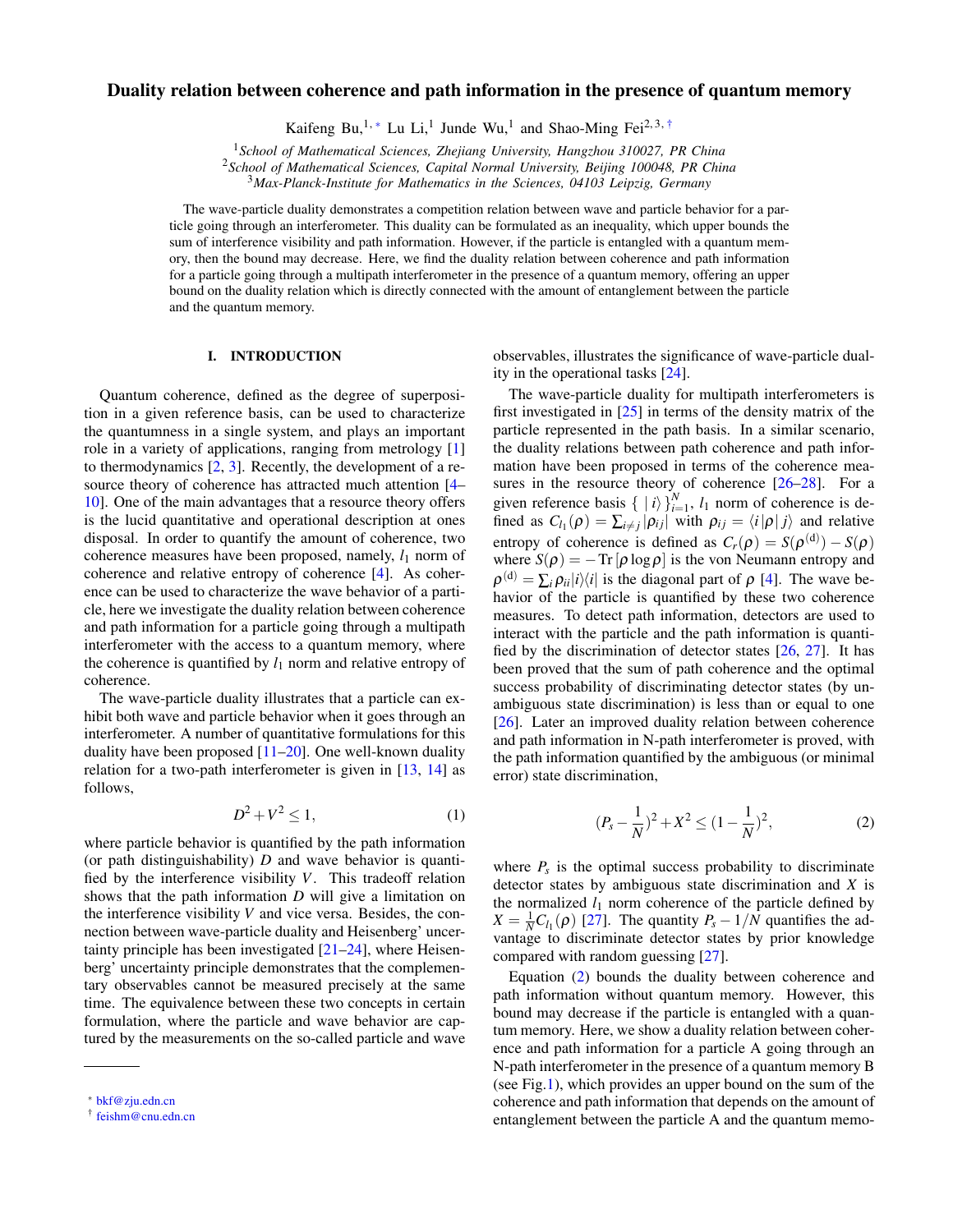

<span id="page-3-0"></span>FIG. 1. Schematic diagram of an N-path interferometer. The particle A goes through an N-path interferometer while A is entangled with a quantum memory B. The detector D is used to detect which path the particle A goes through.

<span id="page-3-1"></span>ry B,

$$
\left(P_s^A - \frac{1}{N}\right)^2 + X_A^2 \leq \left(1 - \frac{1}{N}\right)^2 + \frac{2(N-1)}{N^2} \left( \text{Tr} \left[\rho_A^2\right] - \text{Tr} \left[\rho_{AB}^2\right] \right).
$$
 (3)

The extra term Tr  $\left[ \rho_A^2 \right]$  - Tr  $\left[ \rho_{AB}^2 \right]$  on the right-hand side of [\(3\)](#page-3-1) quantifies the amount of entanglement between particle A and the memory B, as

<span id="page-3-2"></span>
$$
\operatorname{Tr}\left[\rho_A^2\right] - \operatorname{Tr}\left[\rho_{AB}^2\right] < 0\tag{4}
$$

only if  $\rho_{AB}$  is entangled [\[29\]](#page-7-13). Inequality [\(4\)](#page-3-2) provides a powerful tool in experimental detection of entanglement [\[30,](#page-7-14) [31\]](#page-7-15). Moreover, for  $N = 2$ , the relation [\(3\)](#page-3-1) becomes an equality.

Let us begin with a pure bipartite state  $|\psi\rangle_{AB}$  between particle A and quantum memory B. Note that we can always consider a pure bipartite state between particle A and a lager quantum memory  $B'$  even if the initial bipartite state between A and B is not pure.

In an N-path interferometer, if the orthonormal basis states  $\{ |i\rangle\}_{i=1}^{N}$  correspond to the N possible slits or paths, then the state of the particle A after crossing the slit can be described in terms of  $\{ |i\rangle\}_{i=1}^N$ , and thus the bipartite pure state  $|\psi\rangle_{AB}$  can be represented as  $|\psi\rangle_{AB} = \sum_{i=1}^{N} \sum_{j=1}^{d_B} a_{ij} |i\rangle_A |j\rangle_B$ , with  $a_{ij} \in \mathbb{C}$ ,  $\sum_{i,j} |a_{ij}|^2 = 1$  and  $d_B$  being the dimension of quantum memory B. Denote  $p_i = \sum_j |a_{ij}|^2$  and  $|u_i\rangle_B = \sum_j a_{ij} |j\rangle_B / \sqrt{p_i}$ .  $|\psi\rangle_{AB}$ can also be written as

<span id="page-3-4"></span>
$$
|\psi\rangle_{AB} = \sum_{i=1}^{N} \sqrt{p_i} |i\rangle_A |u_i\rangle_B, \qquad (5)
$$

where  $p_i$  is the probability to take the *i*th path and  $|u_i\rangle_B$  is the normalized pure state on memory B for any  $i \in \{1, ..., N\}$ . Here  $|u_i\rangle_B$  are not necessary orthogonal. In order to detect particle A, another quantum system called detector interacts with the particle A inside the interferometer, and the interaction is described as the controlled unitary  $U(|i\rangle_A |\phi_0\rangle_D) = |i\rangle_A |\phi_i\rangle_D$ with  $|\phi_0\rangle_D$  being the initial state of the detector. After the interaction, the state of the whole system becomes

<span id="page-3-8"></span>
$$
\left|\Psi\right\rangle_{ABD} = \sum_{i=1}^{N} \sqrt{p_i} \left|i\right\rangle_A \left|u_i\right\rangle_B \left|\phi_i\right\rangle_D. \tag{6}
$$

Thus the reduced density matrix of the combined system *A*,*B* is

<span id="page-3-6"></span>
$$
\rho_{AB} = \text{Tr}_{D} \left[ |\Psi\rangle\langle\Psi|_{ABD} \right]
$$
  
= 
$$
\sum_{i,j=1}^{N} \sqrt{p_{i}p_{j}} \langle \phi_{j} | \phi_{i} \rangle | i \rangle \langle j|_{A} \otimes |u_{i} \rangle \langle u_{j} |_{B},
$$
 (7)

and the reduced density matrix of the particle A is

<span id="page-3-7"></span>
$$
\rho_A = \text{Tr}_{BD} \left[ |\Psi\rangle\langle\Psi|_{ABD} \right]
$$
  
= 
$$
\sum_{i,j=1}^{N} \sqrt{p_i p_j} \langle \phi_j | \phi_i \rangle \langle u_j | u_i \rangle |i \rangle \langle j|_A.
$$
 (8)

Hence the normalized  $l_1$  norm of coherence measure  $X_A$  is

$$
X_A = \frac{1}{N} C_{l_1}(\rho_A) = \frac{1}{N} \sum_{\substack{i,j=1 \ i \neq j}}^N \sqrt{p_i p_j} |\langle \phi_j | \phi_i \rangle| |\langle u_j | u_i \rangle|.
$$
 (9)

Besides, the path information is stored in the detector states and the density matrix of the detector can be expressed as

<span id="page-3-5"></span>
$$
\rho_D = \mathrm{Tr}_{AB}\left[|\Psi\rangle\langle\Psi|_{ABD}\right] = \sum_{i=1}^N p_i |\phi_i\rangle\langle\phi_i|_D. \tag{10}
$$

In order to obtain the path information, we need perform state discrimination on the set of quantum states  $\{\bar{\phi} | \phi_i\rangle_D\}_{i=1}^N$ with the probability  $\{p_i\}_{i=1}^N$ . For a positive operator valued measure (POVM)  $\{\Pi_i\}_{i=1}^N$  with  $\Pi_i \geq 0$  and  $\sum_i \Pi_i = \mathbb{I}$ , the success probability to discriminate the states  $\{ | \phi_i \rangle_D \}$  is  $\sum_{i=1}^{N} p_i \text{Tr} \left[ \prod_i |\phi_i\rangle\langle\phi_i|\right]$ . Thus the optimal success probability among all POVMs is

$$
P_s^A = \max_{\{\Pi_i\}} \sum_{i=1}^N p_i \text{Tr} \left[\Pi_i |\phi_i\rangle\langle\phi_i|\right]. \tag{11}
$$

For ambiguous state discrimination, an upper bound for the optimal success probability  $P_s^A$  is given by [\[27\]](#page-7-12),

<span id="page-3-3"></span>
$$
P_s^A \le \frac{1}{N} + \frac{1}{2N} \sum_{i,j=1}^N ||T_{ij}||_1, \qquad (12)
$$

where the operators  $\{T_{ij}\}\$ are given by  $T_{ij} = p_i |\phi_i\rangle\langle\phi_i|$  –  $p_j|\phi_j\rangle\langle\phi_j|$  and trace norm of  $T_{ij}$  for  $i \neq j$  is given by

$$
||T_{ij}||_1 = 2\sqrt{\left(\frac{p_i+p_j}{2}\right)^2-p_i p_j |\langle \phi_i | \phi_j \rangle|^2}.
$$

Here, the quantum memory B is not involved in the discrimination of the detector states, as the quantum memory may be far away from the interferometer and one may not be able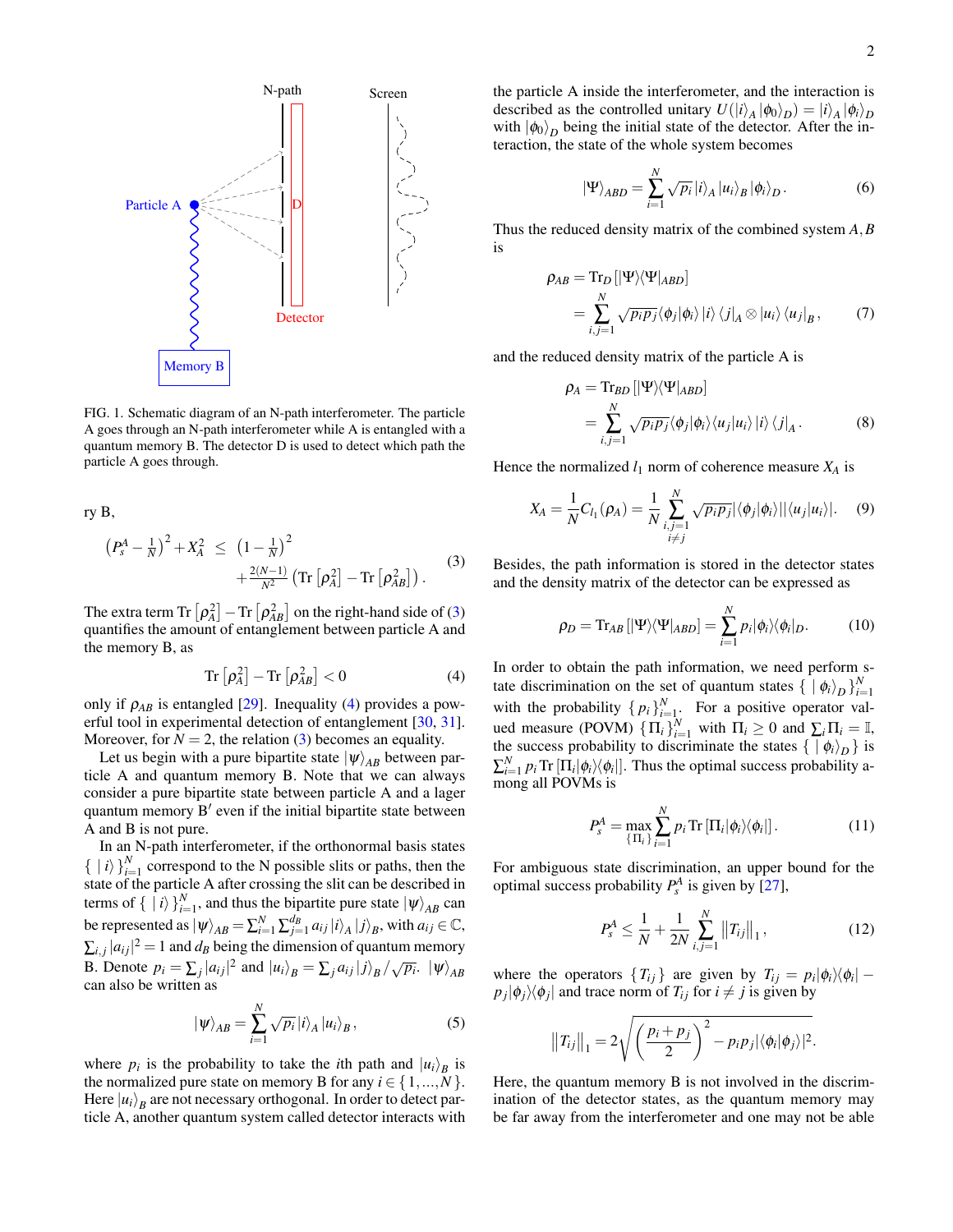to perform a joint measurement on both the memory B and the detector D. Note that, if the joint measurement on B and D is allowed, then the memory B would be able to increase the optimal success probability to discriminate states and the relation  $(3)$  will reduce to  $(2)$  following the method in  $[27]$ .

The bound [\(12\)](#page-3-3) gives an upper bound for the sum of path information  $(P_s^A - 1/N)^2$  and the square of the normalized *l*<sub>1</sub> norm of coherence  $X_A^2$  for particle A,

<span id="page-4-0"></span>
$$
\left(P_s^A - \frac{1}{N}\right)^2 + X_A^2 \le \frac{1}{N^2} \left(\sum_{\substack{i,j=1 \ i \ne j}}^N \frac{1}{2} ||T_{ij}||_1\right)^2
$$

$$
+ \frac{1}{N^2} \left(\sum_{\substack{i,j=1 \ i \ne j}}^N \sqrt{p_i p_j} |\langle \phi_i | \phi_j \rangle| |\langle u_i | u_j \rangle| \right)^2.
$$
(13)

Due to the Schwarz inequality, we can get some upper bounds for the two terms on the right-hand side of  $(13)$ , where the trace norm of  $T_{ij}$  is upper bounded as follows,

<span id="page-4-1"></span>
$$
\left(\sum_{\substack{i,j=1\\i\neq j}}^{N} \frac{1}{2} ||T_{ij}||_1\right)^2
$$
\n
$$
= \left(\sum_{\substack{i,j=1\\i\neq j}}^{N} \sqrt{\left(\frac{p_i + p_j}{2}\right)^2 - p_i p_j |\langle \phi_i | \phi_j \rangle|^2}\right)^2
$$
\n
$$
\leq \left(\sum_{\substack{i,j=1\\i\neq j}}^{N} \frac{p_i + p_j}{2}\right) \left(\sum_{\substack{i,j=1\\i\neq j}}^{N} \frac{p_i + p_j}{2} - 2\frac{p_i p_j}{p_i + p_j} |\langle \phi_i | \phi_j \rangle|^2\right)
$$
\n
$$
= (N-1) \left[ (N-1) - \sum_{\substack{i,j=1\\i\neq j}}^{N} \frac{2}{p_i + p_j} |\langle \phi_i | \phi_j \rangle|^2\right], \qquad (14)
$$

and the  $l_1$  norm of coherence is upper bounded as

<span id="page-4-2"></span>
$$
\left(\sum_{\substack{i,j=1\\i\neq j}}^N \sqrt{p_i p_j} |\langle \phi_i | \phi_j \rangle| |\langle u_i | u_j \rangle| \right)^2
$$
\n
$$
\leq \left(\sum_{\substack{i,j=1\\i\neq j}}^N \frac{p_i + p_j}{2}\right) \left(\sum_{\substack{i,j=1\\i\neq j}}^N 2 \frac{p_i p_j}{p_i + p_j} |\langle \phi_i | \phi_j \rangle|^2 |\langle u_i | u_j \rangle|^2\right)
$$
\n
$$
= (N-1) \left(\sum_{\substack{i,j=1\\i\neq j}}^N 2 \frac{p_i p_j}{p_i + p_j} |\langle \phi_i | \phi_j \rangle|^2 |\langle u_i | u_j \rangle|^2\right), \qquad (15)
$$

where the relation  $\sum_{i \neq j}^{N} \frac{p_i + p_j}{2} = N - 1$  has been taken into

account. Substituting  $(14)$  and  $(15)$  into  $(13)$ , we have

<span id="page-4-5"></span>
$$
\left(P_s^A - \frac{1}{N}\right)^2 + X_A^2
$$
\n
$$
\leq \left(1 - \frac{1}{N}\right)^2 - 2\frac{N-1}{N^2} \sum_{\substack{i,j=1 \\ i \neq j}}^N \frac{p_i p_j}{p_i + p_j} |\langle \phi_i | \phi_j \rangle|^2 (1 - |\langle u_i | u_j \rangle|^2)
$$
\n
$$
\leq \left(1 - \frac{1}{N}\right)^2 - 2\frac{N-1}{N^2} \sum_{\substack{i,j=1 \\ i \neq j}}^N p_i p_j |\langle \phi_i | \phi_j \rangle|^2 (1 - |\langle u_i | u_j \rangle|^2)
$$
\n
$$
= \left(1 - \frac{1}{N}\right)^2 - 2\frac{N-1}{N^2} \left( \text{Tr} \left[ \rho_D^2 \right] - \text{Tr} \left[ \rho_A^2 \right] \right), \tag{16}
$$

where second inequality comes from the fact that  $p_i + p_j \leq 1$ and  $|\langle u_i | u_j \rangle| \leq 1$  for any  $i \neq j$  and the last equality comes from the fact that  $\text{Tr}\left[\rho_D^2\right]$  and  $\text{Tr}\left[\rho_A^2\right]$  can be expressed as

<span id="page-4-3"></span>Tr 
$$
[\rho_A^2] = \sum_{\substack{i,j=1 \ i \neq j}}^N p_i p_j |\langle \phi_i | \phi_j \rangle|^2 |\langle u_i | u_j \rangle|^2 + \sum_{i=1}^N p_i^2
$$
, (17)

and

<span id="page-4-4"></span>
$$
\operatorname{Tr}\left[\rho_D^2\right] = \sum_{\substack{i,j=1\\i\neq j}}^N p_i p_j |\langle \phi_i | \phi_j \rangle|^2 + \sum_{i=1}^N p_i^2. \tag{18}
$$

Besides, since  $\rho_{AB}$  and  $\rho_D$  are the reduced states of the pure state  $|\Psi\rangle_{ABD}$ , the purity of  $\rho_{AB}$  and  $\rho_D$  are equal, Tr  $\left[\rho_{AB}^2\right]$  = Tr  $[\rho_D^2]$ . Therefore, we obtain the duality relation [\(3\)](#page-3-1) in the presence of a quantum memory. In view of the equations [\(17\)](#page-4-3) and [\(18\)](#page-4-4), we find that  $\text{Tr} \left[ \rho_A^2 \right] \leq \text{Tr} \left[ \rho_D^2 \right]$  which means  $\text{Tr}\left[\rho_A^2\right] \leq \text{Tr}\left[\rho_{AB}^2\right]$ . Thus the right-hand side of [\(3\)](#page-3-1) is less than or equal to  $(1 - 1/N)^2$ . Furthermore, if Tr  $[\rho_A^2] < Tr [\rho_{AB}^2]$ , then  $\rho_{AB}$  is entangled and the right-hand side of [\(3\)](#page-3-1) is strictly less than  $(1 - 1/N)^2$ . Note that if the initial bipartite state  $|\psi\rangle_{AB}$  is separable,  $|\psi\rangle_{AB} = |\psi'\rangle_{A} |u\rangle_{B}$  where  $|u_i\rangle_{B}$  in [\(5\)](#page-3-4) is equal to  $|u\rangle_B$  up to a phase, then  $\text{Tr} \left[ \rho_A^2 \right] = \text{Tr} \left[ \rho_{AB}^2 \right]$  and the relation  $(3)$  reduces to  $(2)$ .

For  $N = 2$ , the equality in [\(12\)](#page-3-3) holds [\[32\]](#page-7-16), that is, the optimal success probability is given by

$$
P_s^A = \frac{1}{2} + \sqrt{\frac{1}{4} - p_1 p_2 |\langle \phi_1 | \phi_2 \rangle|^2},
$$

and the normalized  $l_1$  norm coherence can be written as

$$
X_A = \sqrt{p_1p_2} |\langle \phi_1 | \phi_2 \rangle| |\langle u_1 | u_2 \rangle|.
$$

In this case we have

$$
\left(P_s^A - \frac{1}{2}\right)^2 + X_A^2 = \frac{1}{4} - p_1 p_2 |\langle \phi_1 | \phi_2 \rangle|^2 (1 - |\langle u_1 | u_2 \rangle|^2)
$$

$$
= \frac{1}{4} + \frac{1}{2} \left( \text{Tr} \left[ \rho_A^2 \right] - \text{Tr} \left[ \rho_{AB}^2 \right] \right). \tag{19}
$$

That is, the equality in duality relation [\(3\)](#page-3-1) holds for two-path interferometer.

If the particle A has no quantum memory and the initial sthe particle A has no quantum memory and the initial state is  $|\tilde{\psi}\rangle_A = \sum_{i=1}^N \sqrt{p_i} |i\rangle_A$ , then after the interaction with the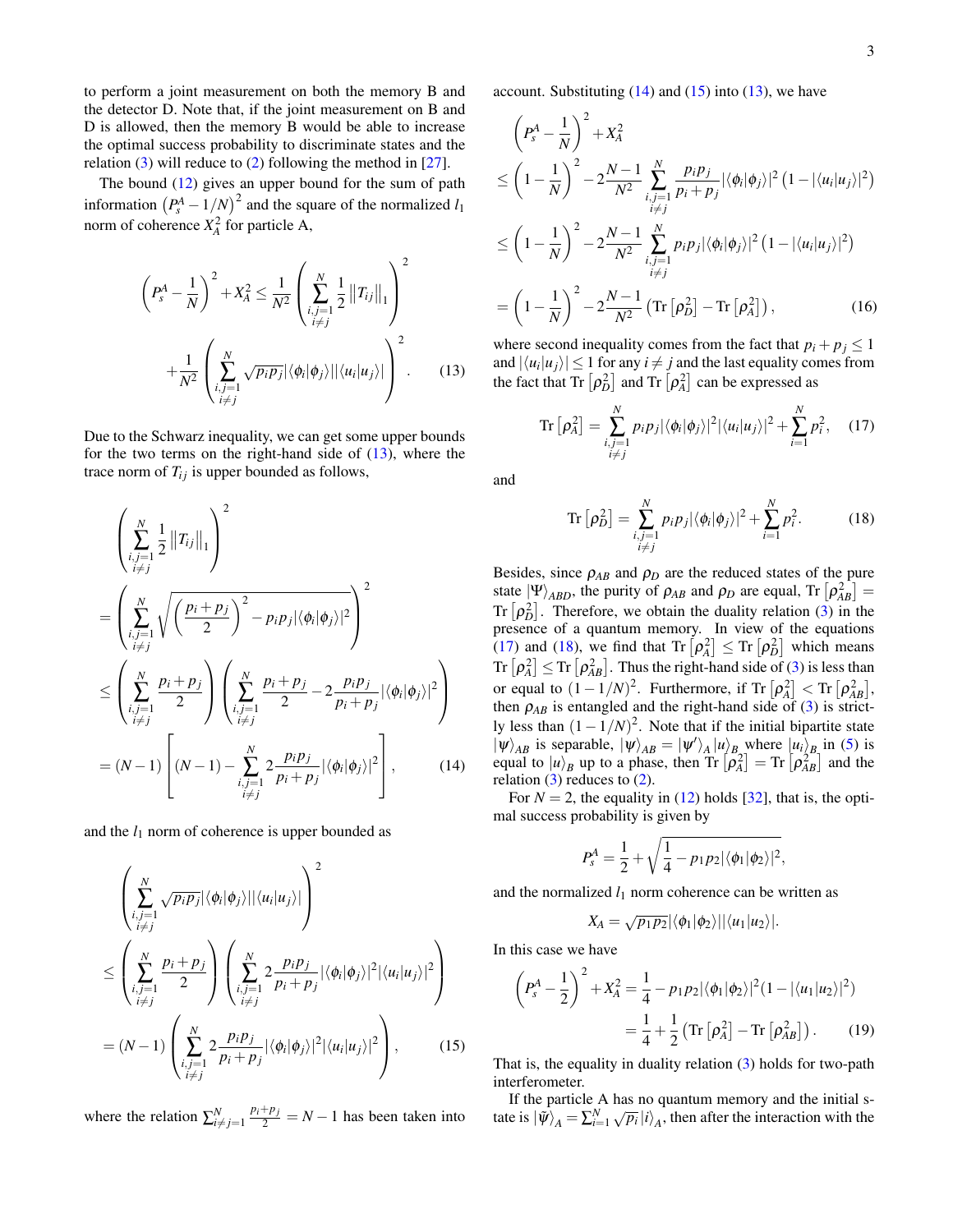detector, the reduced state  $\tilde{\rho}_A = \sum_{i,j} \sqrt{p_i p_j} \langle \phi_j | \phi_i \rangle |i \rangle \langle j|_A$  and  $\tilde{\rho}_D$  is just given by the equation [\(10\)](#page-3-5). According to [\[27\]](#page-7-12), the coherence  $\tilde{X}_A$  and the path information  $\tilde{P}_s^A$  satisfy the relation [\(2\)](#page-2-2). Compared with the case that A has a quantum memory, the difference between the bounds of  $(2)$  and  $(3)$  comes from the loss of coherence of particle in the presence of entanglement, where the amount of coherence-loss can be quantified as

$$
\frac{1}{N^2} \left( \text{Tr} \left[ \rho_{AB}^2 \right] - \text{Tr} \left[ \rho_A^2 \right] \right) \le \Delta X_A^2
$$
\n
$$
\le \frac{2(N-1)^2}{N} \left( \text{Tr} \left[ \rho_{AB}^2 \right] - \text{Tr} \left[ \rho_A^2 \right] \right), \tag{20}
$$

where  $\Delta X_A^2 = \tilde{X}_A^2 - X_A^2$  is the amount of coherence-loss,  $\rho_{AB}$ and  $\rho_A$  are given by [\(7\)](#page-3-6) and [\(8\)](#page-3-7) respectively. The first inequality comes from the fact that

$$
C_{l_1}^2(\tilde{\rho}_A) - C_{l_1}^2(\rho_A)
$$
  
\n
$$
\geq \sum_{\substack{i,j=1 \ i \neq j}}^N p_i p_j |\langle \phi_i | \phi_j \rangle|^2 (1 - |\langle u_i | u_j \rangle|^2)
$$
  
\n= Tr  $\left[ \rho_{AB}^2 \right] - Tr \left[ \rho_A^2 \right],$ 

and the second inequality is due to that

$$
C_{l_1}^2(\tilde{\rho}_A) - C_{l_1}^2(\rho_A)
$$
  
=  $(C_{l_1}(\tilde{\rho}_A) + C_{l_1}(\rho_A))(C_{l_1}(\tilde{\rho}_A) - C_{l_1}(\rho_A))$   
 $\leq 2(N-1)\left(\sum_{\substack{i,j=1 \ i \neq j}}^N \sqrt{p_i p_j} |\langle \phi_i | \phi_j \rangle | (1 - |\langle u_i | u_j \rangle | )\right)$   
 $\leq 2(N-1)\left(\sum_{\substack{i,j=1 \ i \neq j}}^N \sqrt{p_i p_j} |\langle \phi_i | \phi_j \rangle | (\sqrt{1 - |\langle u_i | u_j \rangle |^2})\right)$   
 $\leq 2(N-1)N(N-1)\left(\sum_{\substack{i,j=1 \ i \neq j}}^N p_i p_j |\langle \phi_i | \phi_j \rangle |^2 (1 - |\langle u_i | u_j \rangle |^2)\right)$   
 $\leq 2(N-1)N(N-1)\left(\sum_{\substack{i,j=1 \ i \neq j}}^N p_i p_j |\langle \phi_i | \phi_j \rangle |^2 (1 - |\langle u_i | u_j \rangle |^2)\right)$   
 $\leq 2(N-1)^2 N(\text{Tr}[\rho_A^2] - \text{Tr}[\rho_A^2]),$ 

where the third line comes from the fact that  $C_{l_1}(\tilde{\rho}_A), C_{l_1}(\rho_A) \leq N - 1$ . Hence, the loss of coherence in particle A depends on the entanglement between A and B. This provides an interpretation for the decrease of duality bound in [\(3\)](#page-3-1): in the presence of quantum memory B, part of the coherence in particle A is encoded in the entanglement between A and B, which leads to the loss of coherence in the particle A and the decrease of the bound for duality relation between coherence and path information.

The duality relation [\(3\)](#page-3-1) also provides a tighter bound on duality relation [\(2\)](#page-2-2) for mixed states without quantum memory. Suppose a particle A goes through an N-path interferometer while the initial state of particle A is a mixed state  $\rho_A^0$ . The orthonormal basis states  $\{ |i\rangle\}_{i=1}^N$  correspond to the N possible paths. Then there exists another quantum system B such that the bipartite state between A and B can be expressed as in [\(5\)](#page-3-4). Thus the initial density matrix of particle A is

$$
\rho_A^0 = \sum_{i,j=1}^N \sqrt{p_i p_j} \langle u_j | u_i \rangle | i \rangle \langle j |_A.
$$

After the interaction with detector, the bipartite state between A and D is given by

$$
\rho_{AD} = U \left( \rho_A^0 \otimes |\phi_0\rangle\langle\phi_0|_D \right) U^{\dagger} \n= \sum_{i,j=1}^N \sqrt{p_i p_j} \langle u_j | u_i \rangle |i\rangle \langle j|_A \otimes |\phi_i\rangle \langle\phi_j|_D,
$$

where  $U(|i\rangle_A |\phi_0\rangle_D) = |i\rangle_A |\phi_i\rangle_D$ . Then the reduced density matrix of particle A and detector D are given by  $(8)$  and  $(10)$ , respectively. Therefore, according to  $(16)$ , we get the duality relation for mixed state  $\rho_A$  without quantum memory,

<span id="page-5-0"></span>
$$
\left(P_s^A - \frac{1}{N}\right)^2 + X_A^2
$$
  
\n
$$
\leq \left(1 - \frac{1}{N}\right)^2 + 2\frac{N-1}{N^2} \left( \text{Tr}\left[\rho_A^2\right] - \text{Tr}\left[\rho_B^2\right] \right). \tag{21}
$$

Since  $\text{Tr} \left[ \rho_A^2 \right] \leq \text{Tr} \left[ \rho_D^2 \right]$ , the right-hand side of [\(21\)](#page-5-0) is less than  $(1 - 1/N)^2$ , which provides a tighter bound than that of relation [\(2\)](#page-2-2) for mixed states. If  $\rho_A^0$  is pure, Tr  $\left[\rho_A^2\right]$  and Tr  $\left[\rho_B^2\right]$ are equal to  $\rho_A$  and  $\rho_D$ , which are the reduced states of the pure state  $\rho_{AD} = U(\rho_A^0 \otimes |\phi_0\rangle\langle\phi_0|_D) U^{\dagger}$ . Also, the relation [\(21\)](#page-5-0) becomes an equality for N=2.

Now, let us recall an entropic version of duality relation between path coherence and the path information without quantum memory, that is, the duality relation between relative entropy coherence of the particle A and the mutual information between detector states and measurement outcomes [\[27\]](#page-7-12),

<span id="page-5-2"></span>
$$
I(D:M) + C_r(\rho_A) \le H(\{p_i\}),\tag{22}
$$

where  $H(\lbrace p_i \rbrace) = -\sum_i p_i \log p_i$  is the Shannon entropy,  $C_r(\rho_A)$  is the relative entropy coherence of particle A, and *D*,*M* are two random variables corresponding to the detector states and the measurement outcomes of a POVM  $\mathcal{M} =$  $\{\Pi_i\}_{i=1}^N$  respectively, where the joint distribution for *D*,*M* is  $p_{ij} = p(D = i, M = j) = p_i \text{Tr} \left[ |\phi_i\rangle \langle \phi_i| \Pi_j \right]$  [\[27\]](#page-7-12). Note that the path information is quantified by the mutual information  $I(D: M)$  defined by

$$
I(D: M) = H(D) + H(M) - H(D, M), \tag{23}
$$

where  $H(D) = H({p_i})$  and  $H(M) = H({q_i})$  with  $q_i =$  $\sum_i p_{ij}$ .

In the following, we show an entropic duality relation between coherence and path information in the presence of a quantum memory B,

<span id="page-5-1"></span>
$$
I(D: M) + C_r(\rho_A) \le H({p_i}) + S(B|A), \tag{24}
$$

where  $I(D : M)$  is the mutual information between detector states and measurement outcomes of a POVM  $\mathcal{M} = \{\Pi_i\}_{i=1}^N$ as defined in [\[27\]](#page-7-12) and the conditional entropy  $S(B|A)$  =  $S(\rho_{AB}) - S(\rho_A)$ . The extra term *S*(*B*|*A*) on the right-hand side of [\(24\)](#page-5-1) quantifies the amount of entanglement between particle A and the memory B, as  $S(B|A) < 0$  indicates the entanglement of  $\rho_{AB}$  [\[33\]](#page-7-17).

Due to the presence of the quantum memory B, equation [\(6\)](#page-3-8) is the state of the whole system after particle A interacts with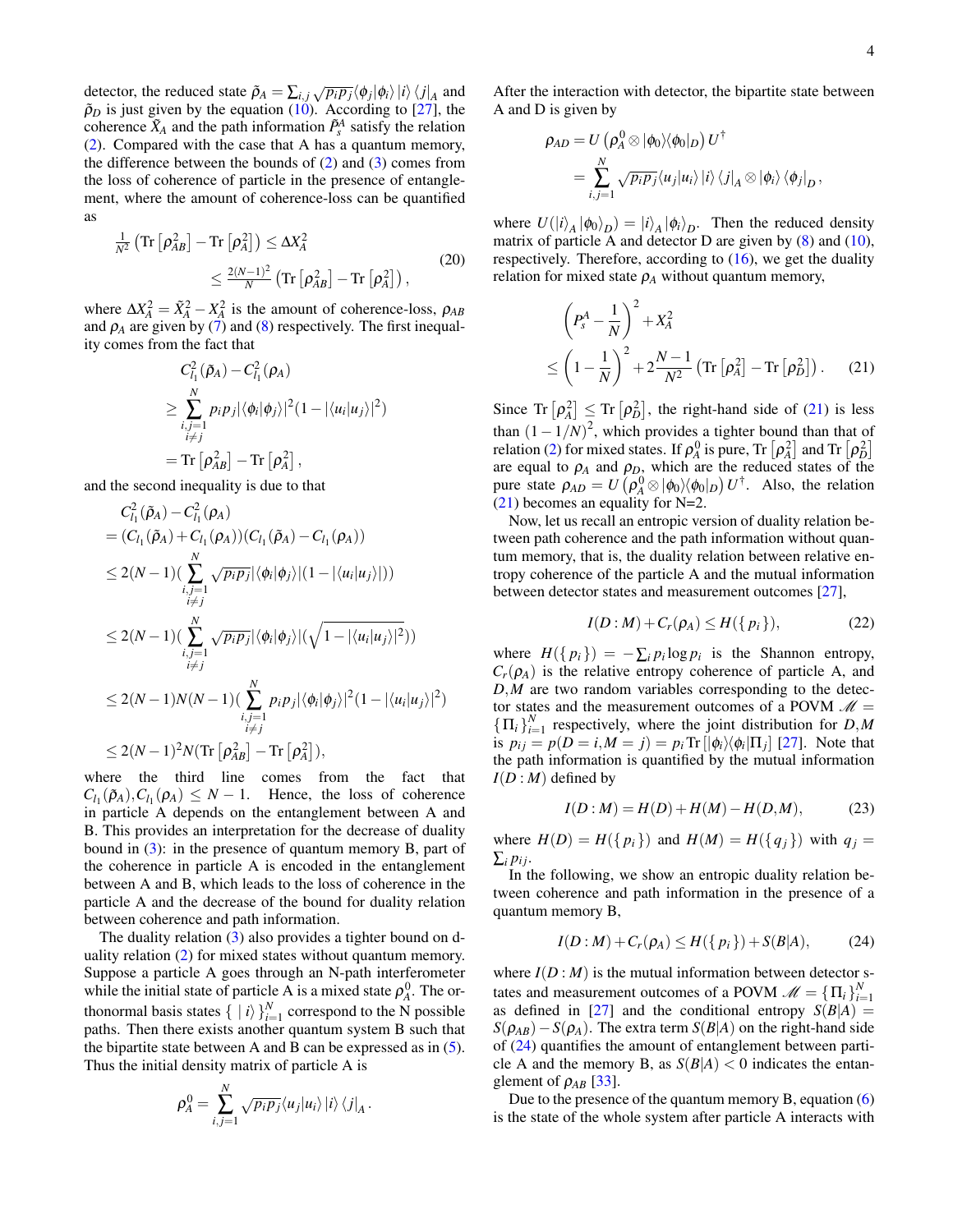the detector. Equations  $(8)$  and  $(10)$  are the reduced density matrix of particle  $\rho_A$  and  $\rho_D$  respectively. The relative entropy of coherence for  $\rho_A$  is given by

$$
C_r(\rho_A) = S(\rho_A^{(d)}) - S(\rho_A) = H(\{p_i\}) - S(\rho_A). \quad (25)
$$

In view of the Holevo bound, the path information  $I(D : M)$  is upper bounded as

$$
I(D:M) \leq S(\rho_D) - \sum_{i=1}^N p_i S(|\phi_i\rangle\langle\phi_i|) = S(\rho_D),
$$

where the von Neumann entropy for pure state is zero. Thus,

<span id="page-6-2"></span>
$$
I(D:M) + C_r(\rho_A) \le H({p_i}) - S(\rho_A) + S(\rho_D). \quad (26)
$$

Since  $\rho_{AB}$  and  $\rho_D$  are the reduced states of the pure state  $|\Psi\rangle_{ABD}$ , the von Neumann entropy of  $\rho_{AB}$  and  $\rho_D$  are equal,  $S(\rho_D) = S(\rho_{AB})$ . Therefore, we obtain the duality relation [\(24\)](#page-5-1) for the case of the presence of a quantum memory. If  $S(B|A) < 0$ ,  $\rho_{AB}$  is entangled and the right-hand side of [\(24\)](#page-5-1) is strictly less than  $H({p_i})$ . That is, it provides a tighter bound than [\(22\)](#page-5-2) in this case. Also, if the initial bipartite state  $|\psi\rangle_{AB}$  between A and B is separable,  $|\psi\rangle_{AB} = |\psi'\rangle_A |u\rangle_B$ , where  $|u_i\rangle$  in [\(5\)](#page-3-4) is equal to  $|u\rangle$  up to a phase, then the whole state of A,B and D after the interaction between particle A and D is of the form,  $|\Psi\rangle_{ABD} = U(|\psi'\rangle_A |\phi_0\rangle_D) \otimes |u\rangle_B$ . Thus  $S(\rho_A) = S(\rho_{AB})$  and the duality relation [\(24\)](#page-5-1) reduces to the relation [\(22\)](#page-5-2). Besides, as the accessible information is defined as  $Acc(D) = \max_{POVM \ M} H(D : M)$  and the duality relation holds for any POVM on detector state  $\rho_D$ , we obtain the following relation between the accessible information and relative entropy of coherence in the presence of quantum memory,

$$
Acc(D) + C_r(\rho_A) \le H({p_i}) + S(B|A). \tag{27}
$$

For  $N = 2$ , the von Neumman entropies of  $\rho_A$  and  $\rho_{AB}$  can be analytically calculated,

$$
S(\rho_{AB}) = -\left(\frac{1}{2} + \lambda_1\right) \log\left(\frac{1}{2} + \lambda_1\right) - \left(\frac{1}{2} - \lambda_1\right) \log\left(\frac{1}{2} - \lambda_1\right),
$$
  

$$
S(\rho_A) = -\left(\frac{1}{2} + \lambda_2\right) \log\left(\frac{1}{2} + \lambda_2\right) - \left(\frac{1}{2} - \lambda_2\right) \log\left(\frac{1}{2} - \lambda_2\right),
$$

where

$$
\lambda_1 = \left(\frac{p_1 - p_2}{2}\right)^2 + p_1 p_2 |\langle \phi_1 | \phi_2 \rangle|^2,
$$
  

$$
\lambda_2 = \left(\frac{p_1 - p_2}{2}\right)^2 + p_1 p_2 |\langle \phi_1 | \phi_2 \rangle|^2 |\langle u_1 | u_2 \rangle|^2.
$$

As  $\lambda_2 \leq \lambda_1$ , we have  $S(\rho_A) \geq S(\rho_{AB})$  or  $S(B|A) \leq 0$ . Hence the right-hand side of [\(24\)](#page-5-1) is less than  $H({p_i})$  for two-path interferometer.

Similar to the case of  $l_1$  norm measure, the duality relation [\(24\)](#page-5-1) with quantum memory also gives a tighter bound for mixed states without quantum memory. The duality relation for mixed states without quantum memory is described by the equation [\(26\)](#page-6-2), with the reduced density matrices of particle A and detector  $D$  given by  $(8)$  and  $(10)$ , respectively. It is easy to see that  $S(\rho_A) \geq S(\rho_D)$  for  $N = 2$ .

As another interesting scenario, we may also consider two entangled particles A and B, such that A goes through an Npath interferometer and B goes through another. Then coherence and path information of A and B both satisfy the relation  $(3)$ . We have

<span id="page-6-3"></span>
$$
\begin{aligned}&\left(P_s^A-\frac{1}{N}\right)^2+\left(P_s^B-\frac{1}{N}\right)^2+X_A^2+X_B^2\\&\leq 2\left(1-\frac{1}{N}\right)^2+\frac{2(N-1)}{N^2}\left(\operatorname{Tr}\left[\rho_A^2\right]+\operatorname{Tr}\left[\rho_B^2\right]-2\operatorname{Tr}\left[\rho_{AB}^2\right]\right),\end{aligned}
$$

where  $\rho_A$ ,  $\rho_B$  and  $\rho_{AB}$  are the reduced states of A, B and the system AB after the interaction with the individual detectors. The relation  $(28)$  becomes an inequality for  $N = 2$ . Note that in this scenario, the relation between the single-particle visibility and the mutual information of the two particles has also been investigated [\[34\]](#page-7-18).

, particle duality and reveal the role of quantum entanglement In conclusion, we have obtained two duality relations between path information and coherence for a particle going through a multipath interferometer in the presence of a quantum memory, for both coherence quantifier  $l_1$  norm of coherence and relative entropy of coherence. We have shown that the entanglement between the particle and the quantum memory will lower down the upper bounds of these duality relations, due to the decrease of coherence in the presence of entanglement. Moreover, our bonds for wave-particle duality relations with quantum memory also provide the corresponding bonds for particles in mixed initial states without quantum memory. These results provide a new insight into the wavein the wave-particle duality.

#### ACKNOWLEDGMENTS

K.F. Bu acknowledgements Prof. Heng Fan, Dr. Yi Peng and Yuming Guo for informative discussion on this topic during his visit in Beijing. This work is supported by the Natural Science Foundation of China (Grants No. 11171301, No. 10771191, No. 11571307, and No. 11675113) and the Doctoral Programs Foundation of the Ministry of Education of China (Grant No. J20130061).

- <span id="page-6-0"></span>[1] V. Giovannetti, S. Lloyd, and L. Maccone, [Nat. Photon.](http://dx.doi.org/10.1038/nphoton.2011.35) 5, 222 [\(2011\).](http://dx.doi.org/10.1038/nphoton.2011.35)
- <span id="page-6-1"></span>[2] M. Lostaglio, K. Korzekwa, D. Jennings, and T. Rudolph, Phys. Rev. X 5[, 021001 \(2015\).](http://dx.doi.org/10.1103/PhysRevX.5.021001)